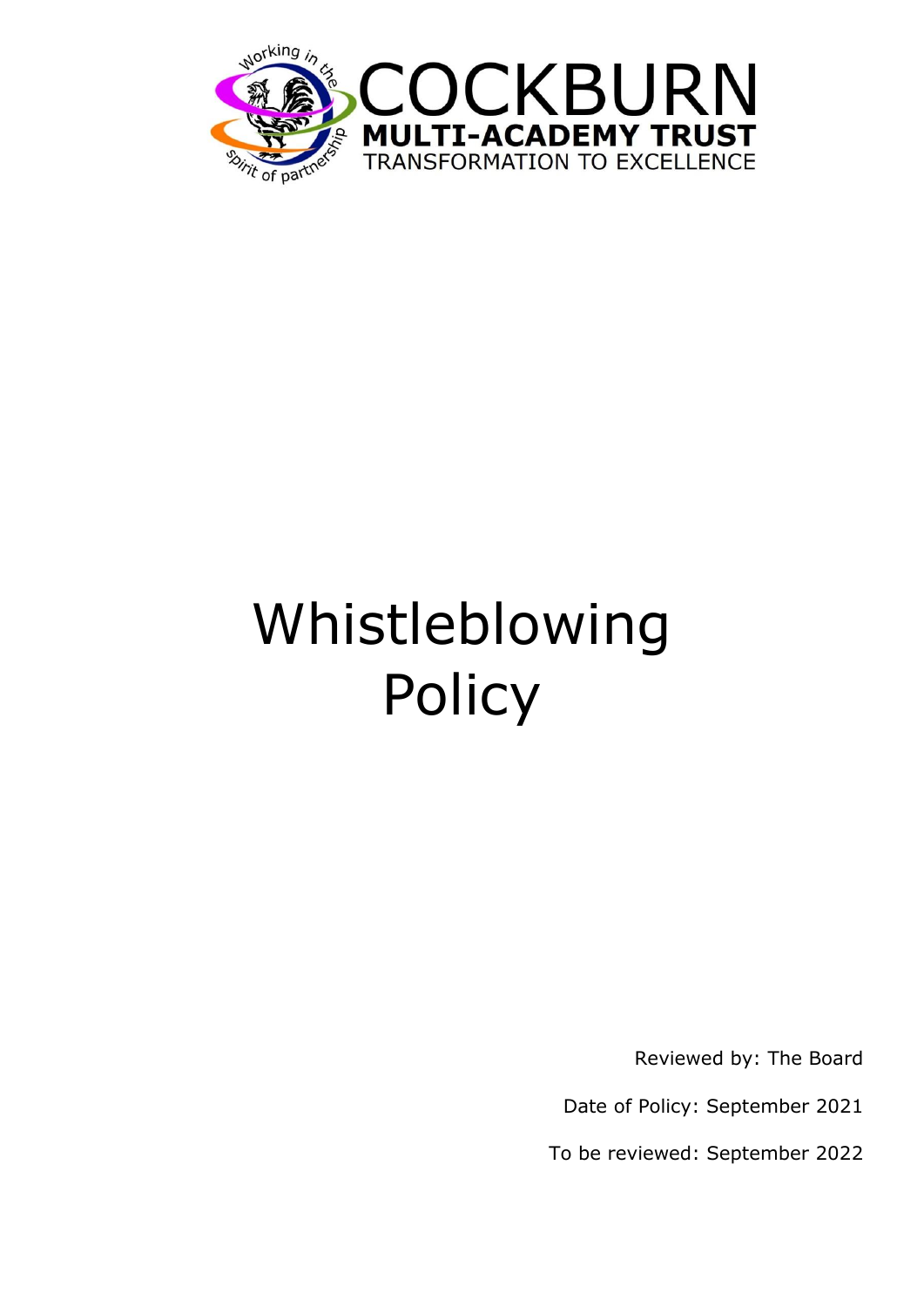# **1. Policy Summary and Guiding Principles**

Introduction Aims and scope of the policy Harassment or victimisation Confidentiality Anonymous allegations Untrue allegations

# **2. Main legislative and national guidance**

## **3. Procedures**

How to raise a concern How the School/Academy will respond How the matter can be taken further Support for whistleblowers

## **4. Roles and Responsibilities**

The Local Governing Body HR Managers Employees

# **5. Equality Impact Assessment**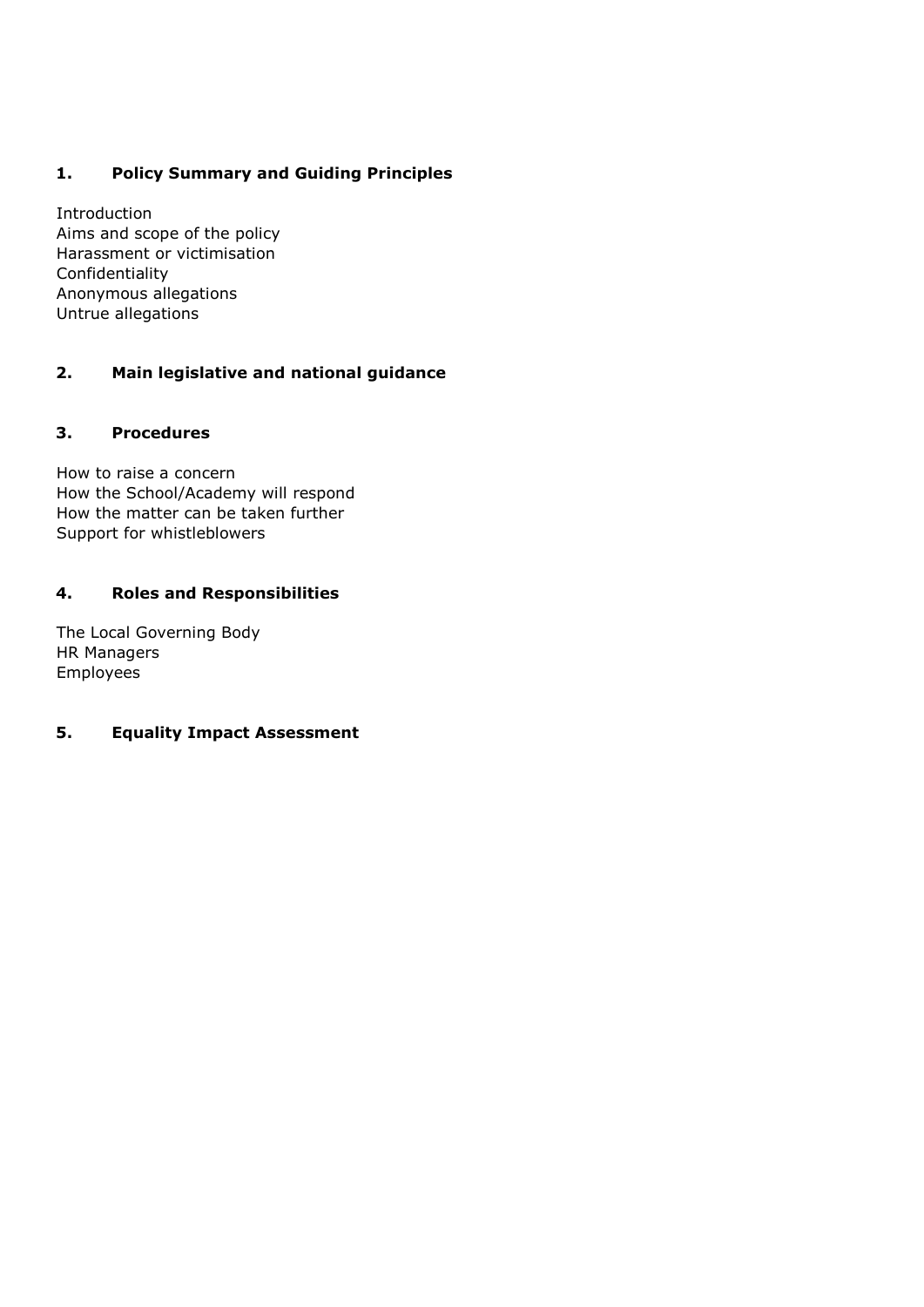# **1. Policy Summary and Guiding Principles**

## **Introduction**

- 1.1 As an employee of Cockburn MAT, you may be the first to realise that there may be something seriously wrong within the organisation. However, you may not express your concerns because you feel that speaking up would be disloyal to colleagues or the organisation. You may also fear harassment or victimisation, and think it may be easier to ignore the concern rather than report it.
- 1.2 The Trustees and Governors of the Trust are committed to the highest standards of openness, probity and accountability. In line with that commitment, we encourage employees, who have serious concerns about any aspect of the Trust/Academy/School's work, to come forward and voice those concerns.
- 1.3 It is recognised that certain cases will have to proceed on a confidential basis. This policy document makes it clear that staff can do so without fear of reprisals. This Whistleblowing Policy is intended to encourage and enable staff, to raise serious concerns rather than overlooking a problem or discussing it externally.
- 1.4 In addition, the policy provides a means for you to raise a concern under the Public Interest Disclosure Act 1998, which provides you with a certain level of legal protection if you wish to raise legitimate concerns.

## **Aims and scope of the policy**

#### 1.5 Aims

- provide avenues for you to raise concerns and receive feedback on any action taken
- allows you to take the matter further if you are dissatisfied with the response and
- re-assure you that you will be protected from reprisals or victimisation for whistleblowing in good faith.
- 1.6 There are existing procedures in place to enable you to lodge a grievance relating to your own employment. This Whistleblowing Policy is intended to cover concerns that fall outside the scope of other procedures, although the Trust reserves the right to determine which procedure is appropriate.
- 1.7 Concerns to be reported under this policy may relate to something that:
	- is unlawful;
	- is against the Trust's Contract Procedure Rules, Financial Procedure Rules or other policies;
	- falls below established standards or practice; or
	- amounts to improper conduct

## **Safeguards**

#### Harassment or victimisation

- 1.8 The Trust recognises that the decision to report a concern can be a difficult one to make, not least because of the fear of reprisal from those responsible for the malpractice. The Trust will not tolerate harassment or victimisation and will take action to protect you when you raise a concern in good faith. This does not necessarily mean that if you are already the subject of procedures such as disciplinary, improving performance, grievance or managing attendance, that those procedures will be halted as a result of your whistleblowing.
- 1.9 Where feasible, you will be contacted when your concern has been investigated to ascertain whether you have suffered any detriment as a result of your whistleblowing. If at any time, either during or after the investigation, you feel that you have suffered any detriment as a result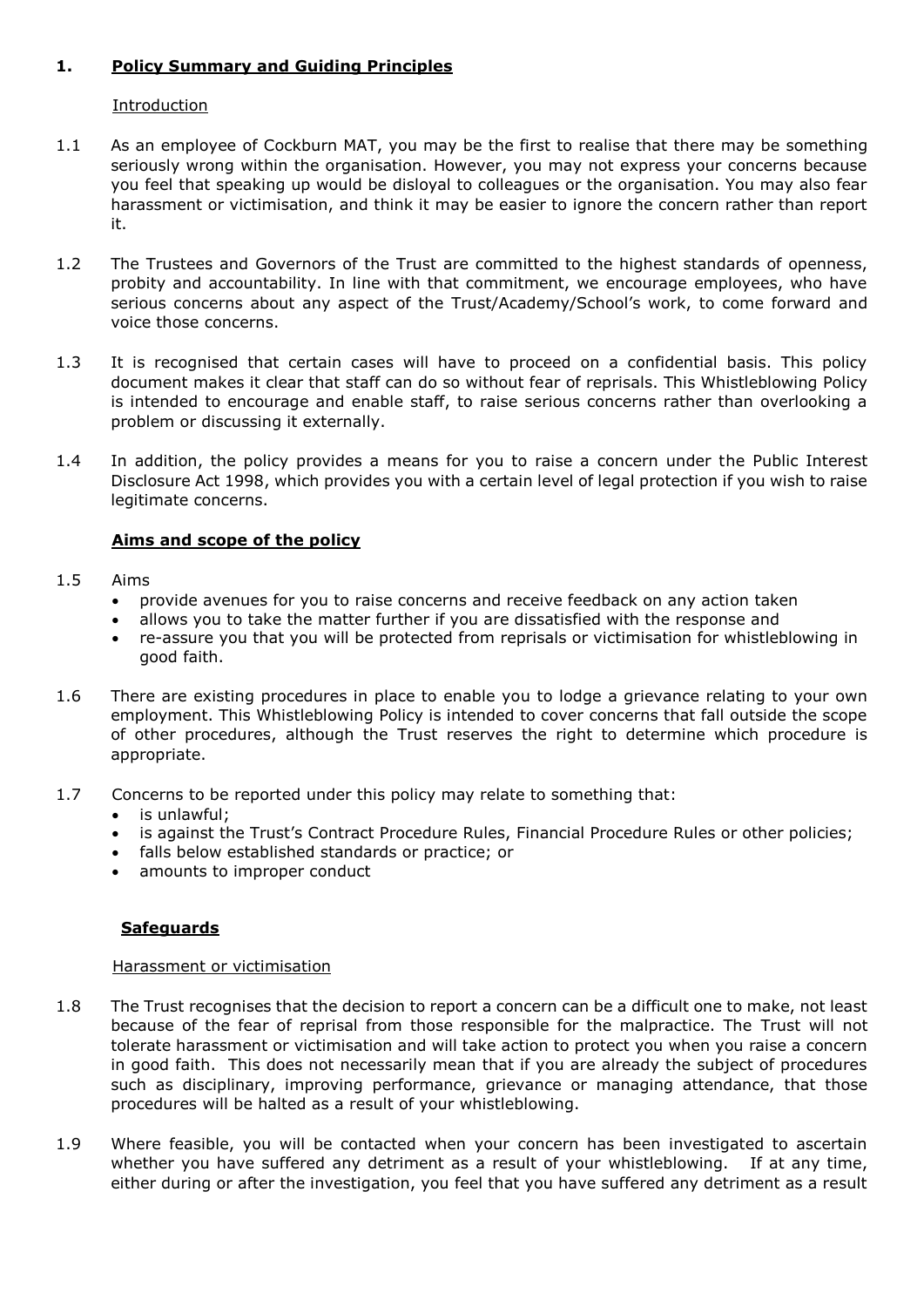of your whistleblowing you should contact your union, the Head of School/ Headteacher/ Executive Headteacher or the Chair of the Governing Body, the named Trustee is Mr Jon Hairsine, who can be contacted by emailing, jon\_hairsine@hotmail.co.uk.

## Confidentiality

1.10 The Trust treats the details of all whistleblowers in confidence and will do its best not divulge your identity. However, it must be appreciated that the investigation process may reveal the source of the information without us revealing your identity directly, and a statement by you may be required as part of the evidence.

#### Anonymous allegations

- 1.11 Allegations can be made anonymously. However, this policy encourages you to put your name to your allegation, as concerns expressed anonymously are often much more difficult to investigate. For example, we may need to contact you to obtain further information or verify the details you have already given us.
- 1.12 Anonymous allegations will be considered wherever possible at the discretion of the Trust. The factors to be taken into account when determining whether an investigation in such a case can proceed would include:
	- the seriousness of the issues raised
	- the credibility of the concern; and
	- the likelihood of confirming the allegation from other, attributable sources

#### Untrue allegations

1.13 If you make an allegation in good faith, but it is not confirmed by the investigation, no action will be taken against you. If, however, you make malicious or vexatious allegations, appropriate action may be taken against you.

## **2. Main legislative and National Guidance and other relevant documents**

Public Interest Disclosure Act 1998 UK Data Protection Act (1998) Freedom of Information Act (2000) Employment legislation Employment policies

#### **3. Procedures**

#### How to raise a concern

- 3.1 The earlier you express the concern, the easier it is to take action.
- 3.2 As a first step, you should normally raise concerns with your immediate manager or other appropriate manager. This depends, however, on the seriousness and sensitivity of the issues involved and who is thought to be involved in the malpractice. For example, if you believe that management is involved, you should contact the Head of School/Headteacher/Executive Headteacher or the Governing Body, the named Trustee is Mr Jon Hairsine.
- 3.3 The HR MAT Team can give advice and guidance on how matters of concern can be pursued.
- 3.4 You may invite your trade union or professional association to raise a matter on your behalf.
- 3.5 Concerns can be raised by the following methods. All referrals made will be treated in the strictest of confidence.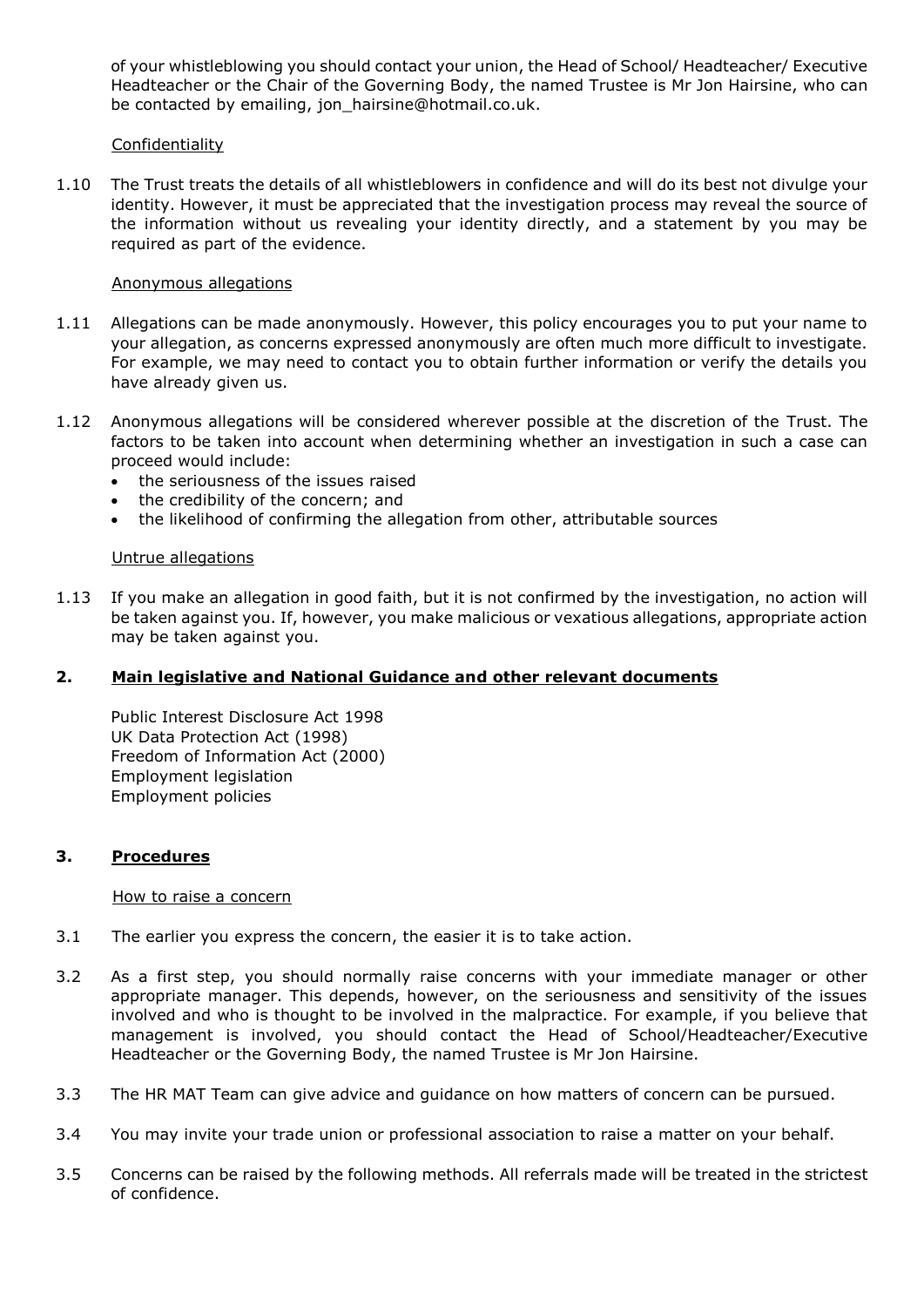- Your manager
- Head of School/Headteacher/ Executive Headteacher
- Chair of Governing Body
- HR MAT Team
- Named Trustee Mr Jon Hairsine
- 3.6 Although you are not expected to prove an allegation, you will need to demonstrate that there are sufficient grounds for your concern.

In some circumstances an employee may wish to whistleblow outside of the MAT. In those circumstances employees are encouraged to make every effort to exhaust all internal procedures before contacting external agencies. This policy is designed to discourage external disclosure and to encourage cooperation, cohesiveness and honesty.

- 3.7 There are special rules surrounding the gathering of evidence. Any attempt to gather evidence by people who are unfamiliar with these rules may adversely affect the outcome of the case as evidence has to be collected in accordance with current legislation. This is of particular importance in regard to surveillance. If you are at all unsure about the gathering of evidence, advice is available from the HR MAT Team who can take advice where necessary.
- 3.8 Concerns are best raised in writing. The sort of information required to investigate an allegation are details of the background and history to the case, names, dates, places and, where possible, the reason why you are particularly concerned.

#### How the Trust will respond

- 3.9 The action taken by the Trust will depend on the nature of the concern. The matters raised may:
	- be investigated internally, (this is the most likely option)
	- be referred to the Police
	- be referred to the external auditor
	- form the subject of an independent inquiry
	- or any combination of the above
- 3.10 In order to protect individuals and the Trust, initial enquiries will be made to decide whether an investigation is appropriate and, if so, what form it should take. Concerns or allegations that fall within the scope of specific procedures (for example, child protection or discrimination issues) will normally be referred for consideration under those procedures.
- 3.11 Some concerns may be resolved by agreed action without the need for investigation.
- 3.12 Within ten working days of a concern being received, where appropriate, the Trust will write to you:
	- acknowledging that the concern has been received
	- indicating how it proposes to deal with the matter (including potential timescales)
	- telling you whether any initial enquiries have been made; and
	- telling you whether further investigations will take place and, if not, why not.
- 3.13 The amount of contact between the person(s) considering the issues and you, will depend on the nature of the matters raised, the potential difficulties involved and the clarity of the information provided. If necessary, further information will be sought from you.
- 3.14 When any meeting is arranged, you have the right, if you wish, to be accompanied by a Union or professional association representative or a colleague who is not involved in the area of work to which the concern relates.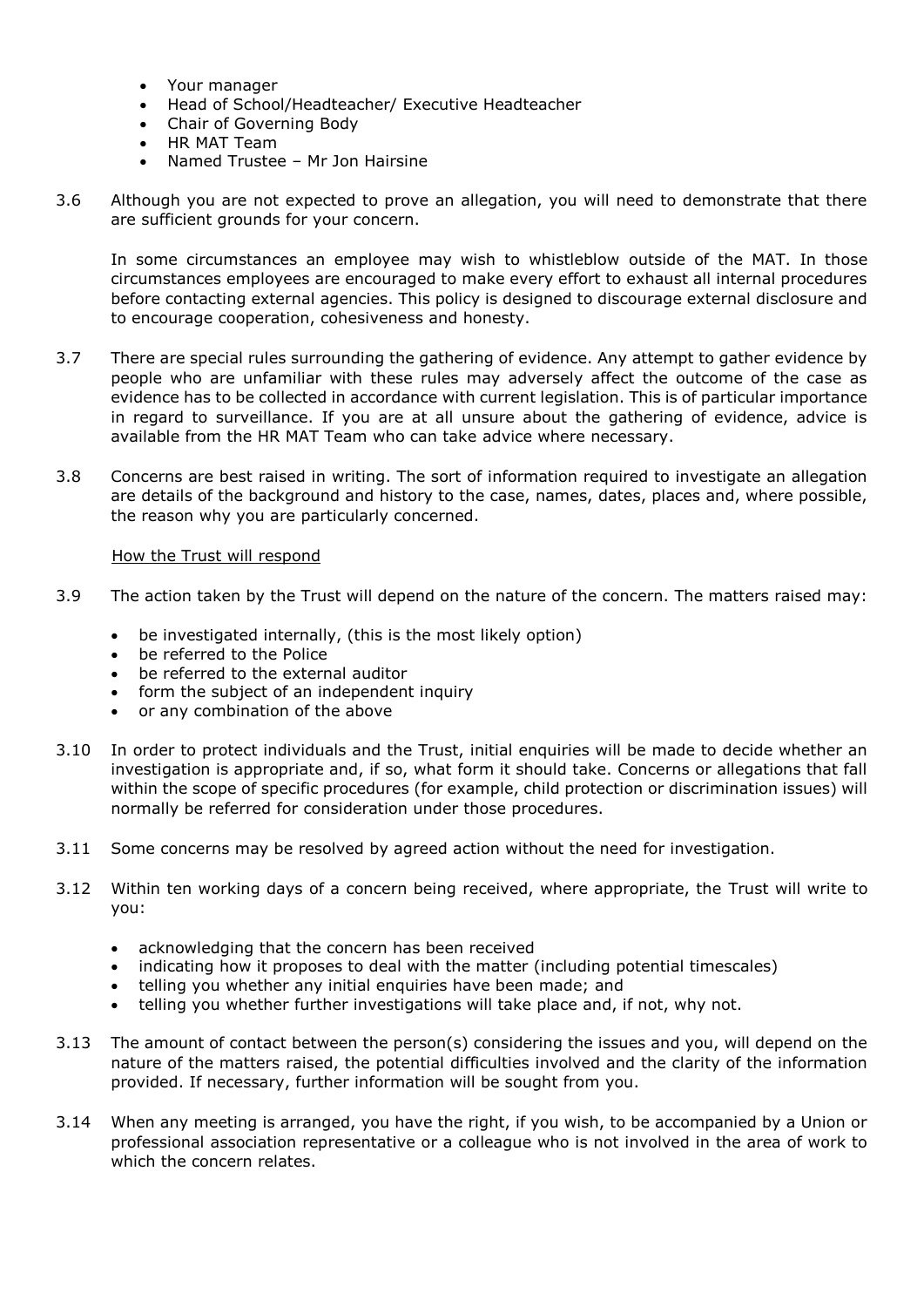- 3.15 The Trust will take steps to minimise any difficulties that you may experience as a result of raising a concern. For instance, if you are required to give evidence in criminal or disciplinary proceedings, the school/academy will advise you about the procedure.
- 3.16 The Trust acknowledges the need to provide you with assurance that the matter has been properly addressed. Thus, subject to legal constraints, you will receive appropriate information about the extent and outcomes of any investigations**.**

## How the matter can be taken further

- 3.17 This policy is intended to provide you with an avenue to raise concerns within the organisation. The trust hopes you will be satisfied. If you are not, and if you feel it is right to take the matter further, the following are possible contact points.
	- Relevant professional bodies or regulatory organisations
	- Your union
	- The Health and Safety Executive (HSE)
	- The Information Commissioner
	- Your solicitor
	- The Police
	- Public Concern at Work 020 7404 6609 www.pcaw.org.uk (independent charity that provides free advice for employees who wish to express concerns about fraud or other serious malpractice)
	- The Department for Business, Enterprise and Regulatory Reform [\(www.berr.gov.uk\)](http://www.berr.gov.uk/)
- 3.18 If you do take the matter outside the Trust, you will need to ensure that you do not disclose confidential information or that disclosure would be privileged. If you have any queries as to what constitutes confidential information, please check with the HR MAT Team about this.

## Support for whistleblowers

3.19 Everything possible will be done to manage employment relationships following a genuine and reasonable concern being raised.

## **4. Roles and Responsibilities**

The Board has overall responsibility for:

- maintaining and operating the policy
- annual review of the policy
- annual report on the effectiveness of the policy
- approving amendments to the policy
- promoting the policy periodically
- maintaining a record of concerns raised and the outcomes (but in a form that does not endanger your confidentiality) and will report as necessary to the HR MAT Team.

#### HR

To provide advice and support for whistleblowing matters.

#### Managers/Leaders

To undertake investigations without undue delay. To maintain confidentiality.

Employees

To raise issues of concern responsibly.